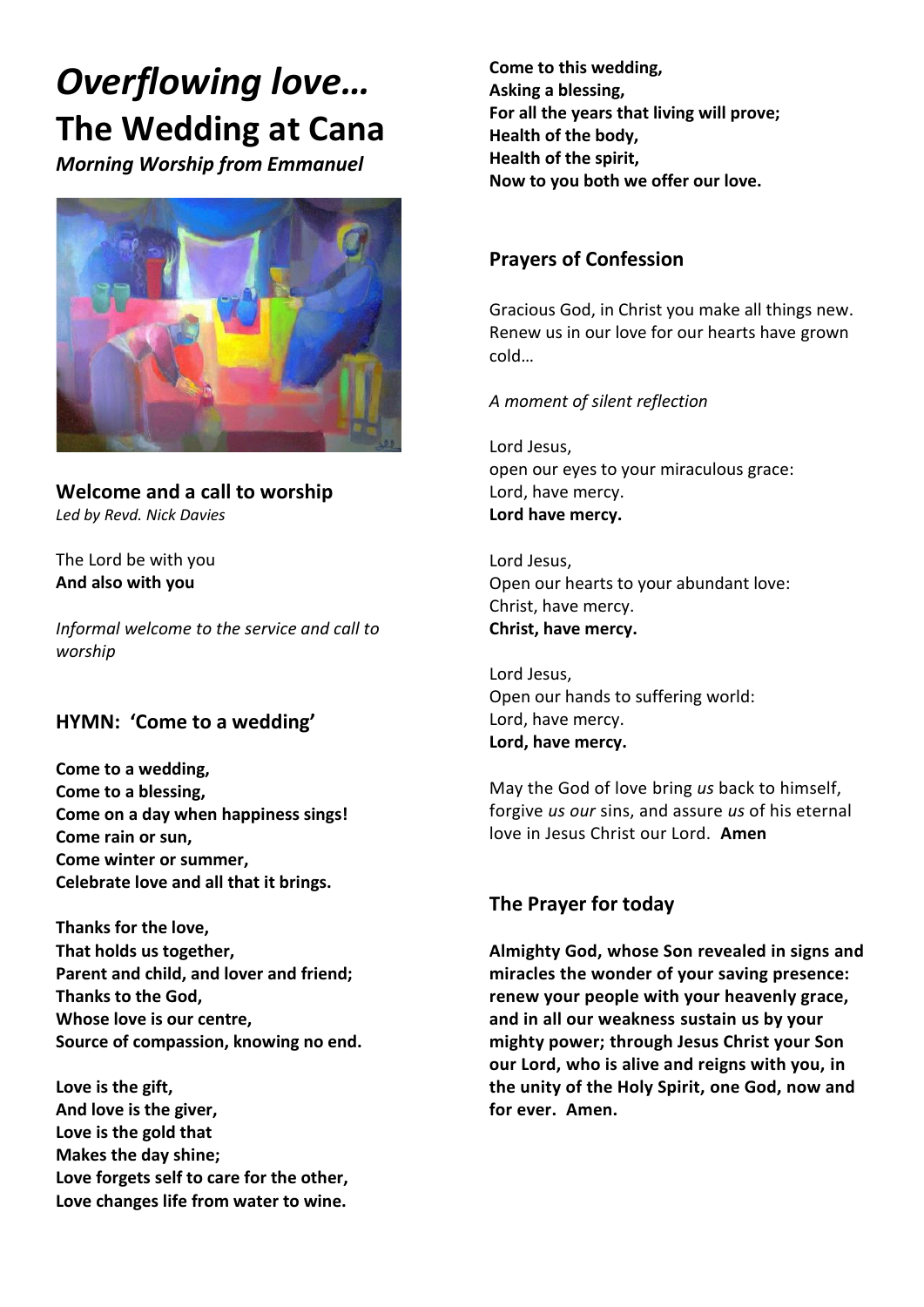Then I heard what seemed to be the voice of a great multitude, like the sound of many waters and like the sound of mighty thunder-peals, crying out, 'Hallelujah! For the Lord our God the Almighty reigns. Let us rejoice and exult and give him the glory, for the marriage of the Lamb has come, and his bride has made herself ready; to her it has been granted to be clothed with fine linen, bright and pure' for the fine linen is the righteous deeds of the saints. And the angel said to me, 'Write this: Blessed are

those who are invited to the marriage supper of the Lamb.' And he said to me, 'These are true words of God.' Then I fell down at his feet to worship him, but he said to me, 'You must not do that! I am a fellow-servant with you and your comrades who hold the testimony of Jesus. Worship God! For the testimony of Jesus is the spirit of prophecy.'

This is the word of the Lord **Thanks be to God**

# **HYMN:** *'Longing for light…'*

**Longing for light, we wait in darkness. Longing for truth, we turn to you. Make us your own, your holy people, Light for the world to see.** *Christ, be our light! Shine in our hearts, Shine through the darkness. Christ, be our light! Shine in your church gathered today.*

**Longing for peace, our world is troubled. Longing for hope, many despair. Your word alone has power to save us. Make us your living voice.** *Refrain…*

**Longing for food, many are hungry. Longing for water, many still thirst. Make us your bread, broken for others, Shared until all are fed.** *Refrain…*

**Many the gifts, many the people, Many the hearts that yearn to belong. Let us be servants to one another, Making your kingdom come.** *Refrain…*

## **Second Reading: John 2.1-11**

On the third day there was a wedding in Cana of Galilee, and the mother of Jesus was there. Jesus and his disciples had also been invited to the wedding. When the wine gave out, the mother of Jesus said to him, 'They have no wine.' And Jesus said to her, 'Woman, what concern is that to you and to me? My hour has not yet come.' His mother said to the servants, 'Do whatever he tells you.' Now standing there were six stone waterjars for the Jewish rites of purification, each holding twenty or thirty gallons. Jesus said to them, 'Fill the jars with water.' And they filled them up to the brim. He said to them, 'Now draw some out, and take it to the chief steward.' So they took it. When the steward tasted the water that had become wine, and did not know where it came from (though the servants who had drawn the water knew), the steward called the bridegroom and said to him, 'Everyone serves the good wine first, and then the inferior wine after the guests have become drunk. But you have kept the good wine until now.' Jesus did this, the first of his signs, in Cana of Galilee, and revealed his glory; and his disciples believed in him.

This is the word of the Lord **Thanks be to God**

#### **Talk**

*by [Hanna Stürcken](https://mail2.virginmedia.com/appsuite/)*